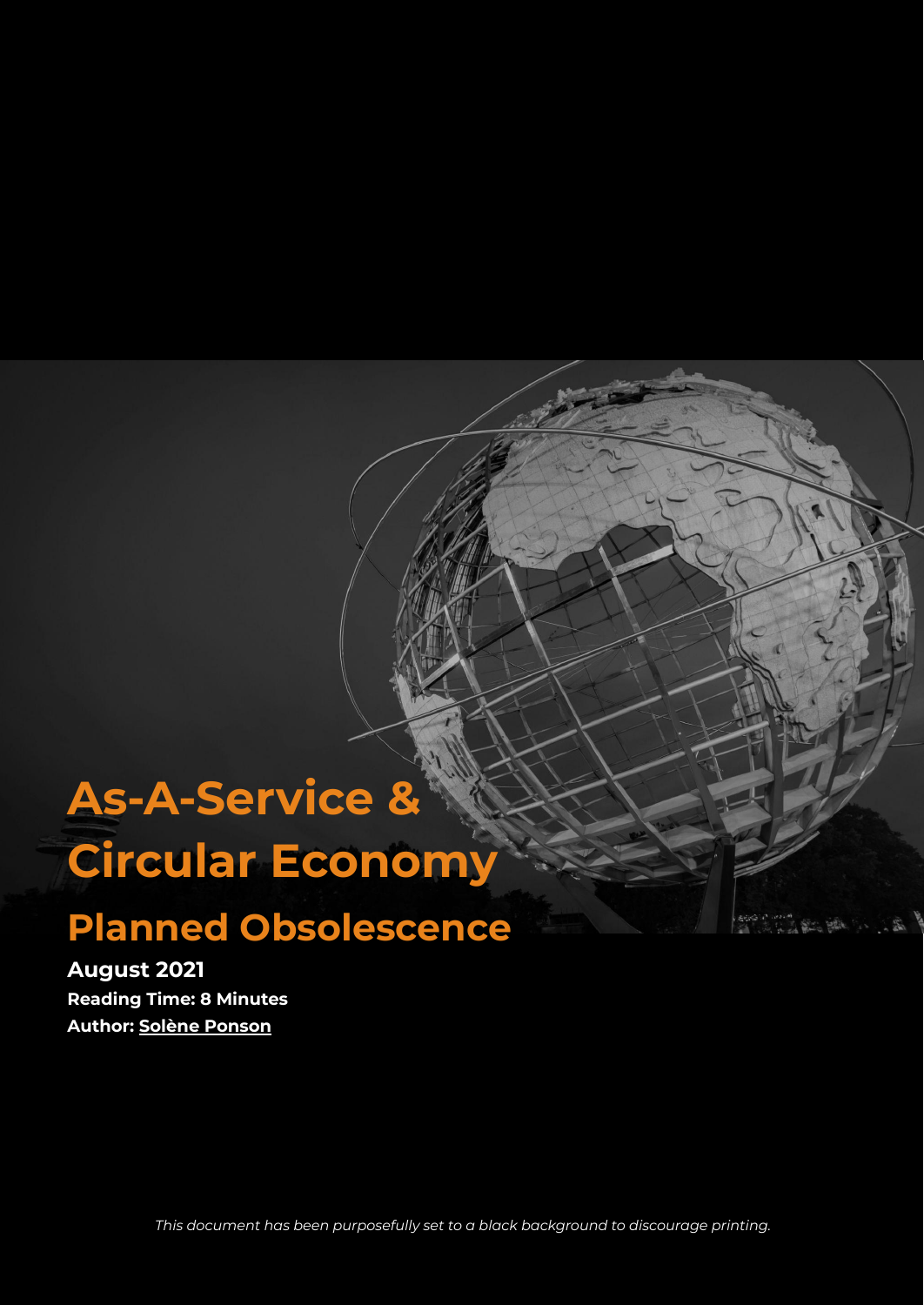

## **Introduction**

To understand the social and environmental impacts of the world's production of goods, let's have a look at the statistics of world energy consumption : This figure has increased [twofold](https://ourworldindata.org/explorers/energy?tab=chart&time=1965..2019&country=USA~GBR~CHN~OWID_WRL~IND~BRA~ZAF&Total+or+Breakdown=Total&Energy+or+Electricity=Primary+energy&Metric=Annual+consumption) in 40 years since 1980! Global energy consumption is increasing exponentially, which means that global production of goods is increasing just as fast, creating huge amounts of waste, and not only related to energy consumption. Because of the linear economic system (production, use, waste) still in use in combination with the planned obsolescence, this economical model is at the core of the largest part of our daily waste of resources. This paper is written predominantly from the perspective of manufacturers and/or integrators.

This white paper has two objectives:

- Understand planned obsolescence, the criticisms and its limits.
- Understand how the combination of the circular economy and the As-A-Service business model is a way to reduce the social and environmental impacts of global goods production.

This white paper is the second one out of four papers. The first one gives insight about connecting the dots between the As-A-Service business model and the circular economy, the next one being about the common mistakes made when connecting [As-A-Service](https://www.blackwinch.eu/wp-content/uploads/2022/03/Connecting-the-Dots.pdf) and the circular [economy,](https://www.blackwinch.eu/wp-content/uploads/2022/03/Connecting-the-Dots.pdf) and the last one offers 5 ways to initiate the circular economy contributions with As-A-Service .

## **1. The Origins**

The concept of planned obsolescence has been a solution to the economic crisis of the 1930s. The term was theorized and named by Bernard London, an American real estate broker, who sought to revive the economy. His principle was as straightforward as this : Planned obsolescence makes sure that the life cycle of the product is determined. It has been since then a **financial strategy** for manufacturers to encourage customers to buy more products more often.

According to Bernard London, it benefits consumers who have the latest technology, manufacturers who can produce more and hire more employees, and governments whose economies are growing and whose unemployment rates are reduced. After spreading this idea, Brooks Stevens has popularized the term and developed "psychological obsolescence" defined has follow: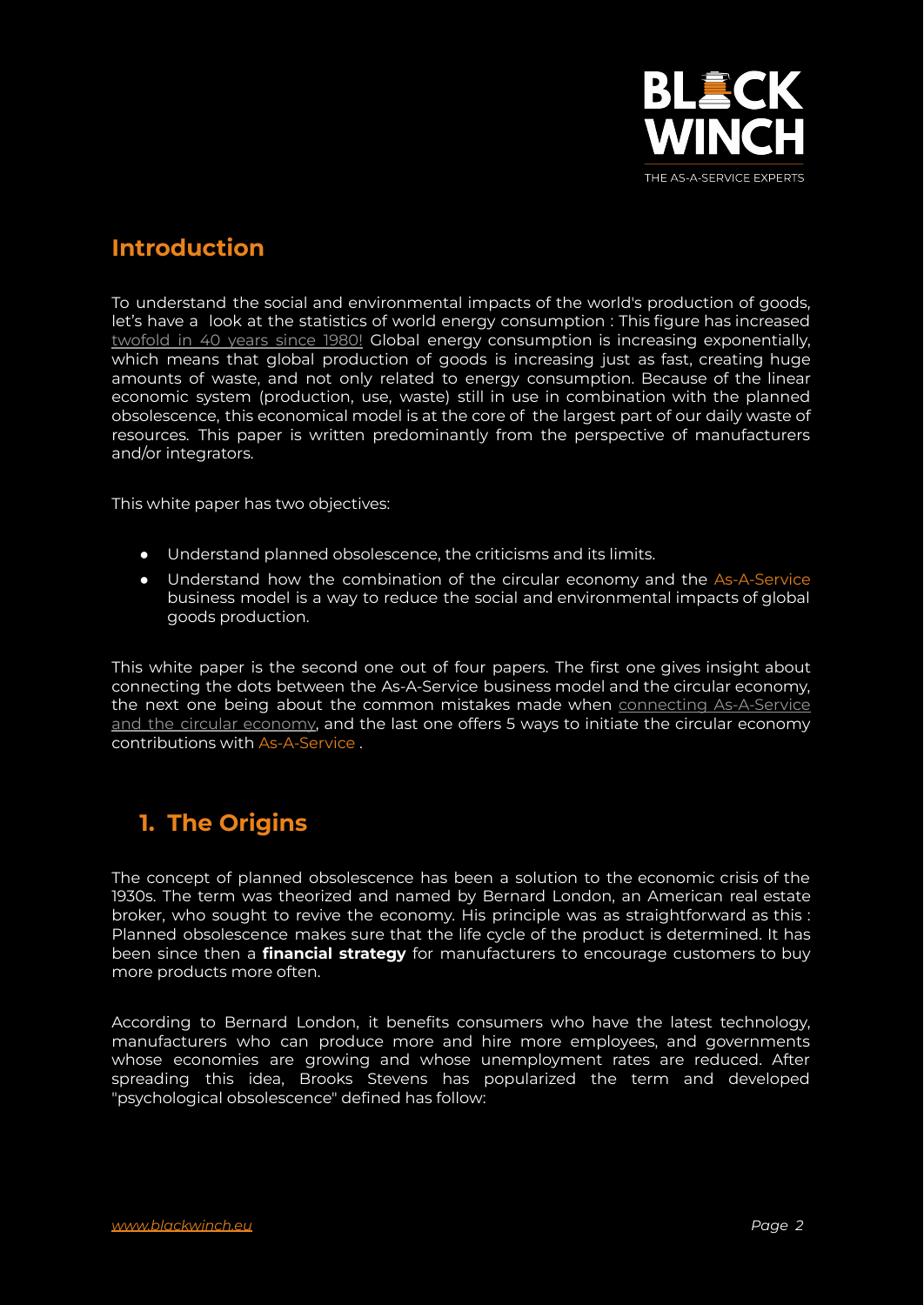

#### *Instilling in the buyer the desire to own something a little newer, a little better, a little sooner than is necessary.*



There are six main types of obsolescence:

- **In-built technological obsolescence**, the most well-known type of obsolescence. It occurs when a product stops working properly after a certain time. This has been the first type of obsolescence to be put on the market. It can manifest itself in two ways: the fragility of the components and/or the impossibility to disassemble the product to repair a part of it.
- **Incompatibility obsolescence**, mostly used in the field of electronics and computers, aims to make a product unusable because it can not function properly with the latest software updates.
- **Indirect obsolescence**, happening when a product is still functional but the spare parts and accessories are no longer available. The Right to [Repair](https://repair.eu/) movement has been tackling this type of obsolescence for a decade.
- **Obsolescence by notification**, receiving a notification that the product is broken and must be repaired or replaced.
- Obsolescence by expiration, mostly used for food and beauty by applying a date of use to their products with the aim to protect people's health.
- **Aesthetic obsolescence**: related to the psychology of the user, it is strongly connected to marketing and the assumption that users are attracted by what is new and prettier.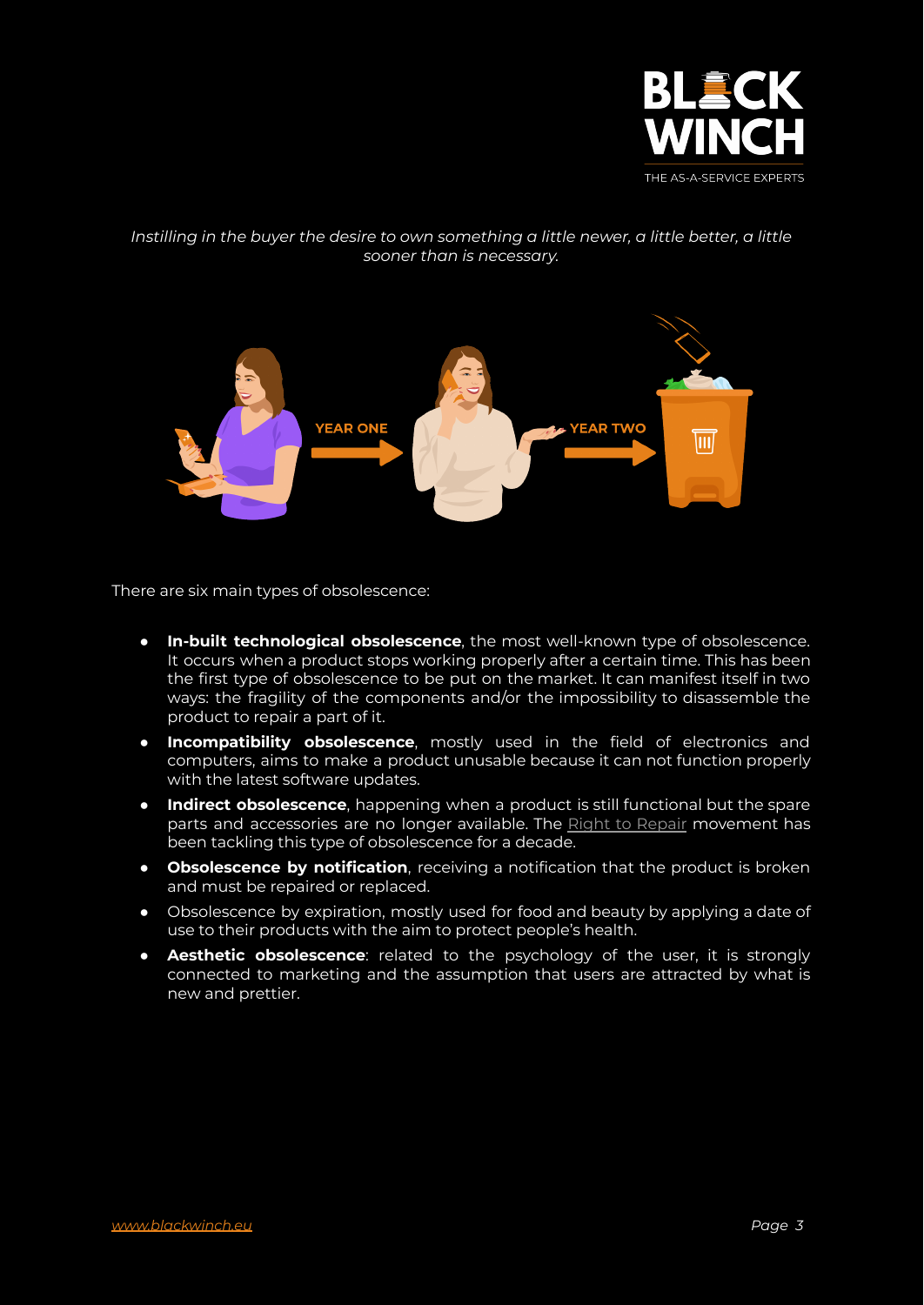

## **2. Critics**

Initially, the purpose of planned obsolescence was to fight poverty by boosting the economy. Today, some economists argue that programmed obsolescence favors innovation to offer better performing products to users. Programmed obsolescence is also a tool for the manufacturer or the integrator who finds himself in a situation where scaling the production and distribution of existing products costs more than developing a new product.

The main criticism of planned obsolescence is its impact on the planet. It encourages **overconsumption** and it has many negative effects on the environment.

Planned obsolescence is part of a linear economic model: extraction, production, use and waste. Consumer goods are manufactured with planned obsolescence in mind, partly because of the desire to produce more to boost the economy. However, producing more means extracting more raw materials. Smartphone [consumption,](https://www.statista.com/statistics/263437/global-smartphone-sales-to-end-users-since-2007/) for example, has increased fourfold between 2010 and 2020 to reach more than 4.14 [million](https://www.mexicanist.com/l/how-many-cell-phones-are-sold-per-day-in-the-world/) cell phones sold every single day! Electronics contribute to the production of 40 million tons of waste per year. In addition, the impact of smartphone production on the environment is increasing as the extraction of rare materials and heavy metals is related to it. This overconsumption of natural resources has many issues, taking today the planet a year and a half to regenerate the natural resources we consume.

Mountains of waste are growing, causing many social and environmental problems. Every year, an average [European](https://ec.europa.eu/environment/topics/waste-and-recycling_en) produces 5 tons of waste and more than 60% of household waste is landfilled in some EU countries. Landfills contribute to 20% of global anthropogenic emissions of methane, a potent greenhouse gas. In open landfills, toxic materials and oils leak into rivers and water sources when it rains. They damage ecosystems, are responsible for the loss of biodiversity, water poisoning and toxic emissions are responsible for health problems. In addition, some of the waste is sent as second-hand products to countries like [Ghana](https://www.youtube.com/watch?v=wzJI8gfpu5Y) and [Malaysia](https://www.bbc.com/news/world-48444874), but since these products no longer work, they are sent to local landfills, which creates many political problems in addition to social and environmental issues. It is time to act, planned obsolescence is definitely not sustainable on a long run, and we all start to witness the limits of this economical model thanks to the programs showing the damages to the planet.

## **3. The circular economy, a solution to planned obsolescence**

The circular economy is the opposite of planned obsolescence as it aims to keep products in use as long as possible. Products can be repaired, sold as second hand and finally refurbished or disassembled to produce something new, and so on! If products stay in use longer, there is obviously less waste in landfills, and therefore less pollution because the components are reused.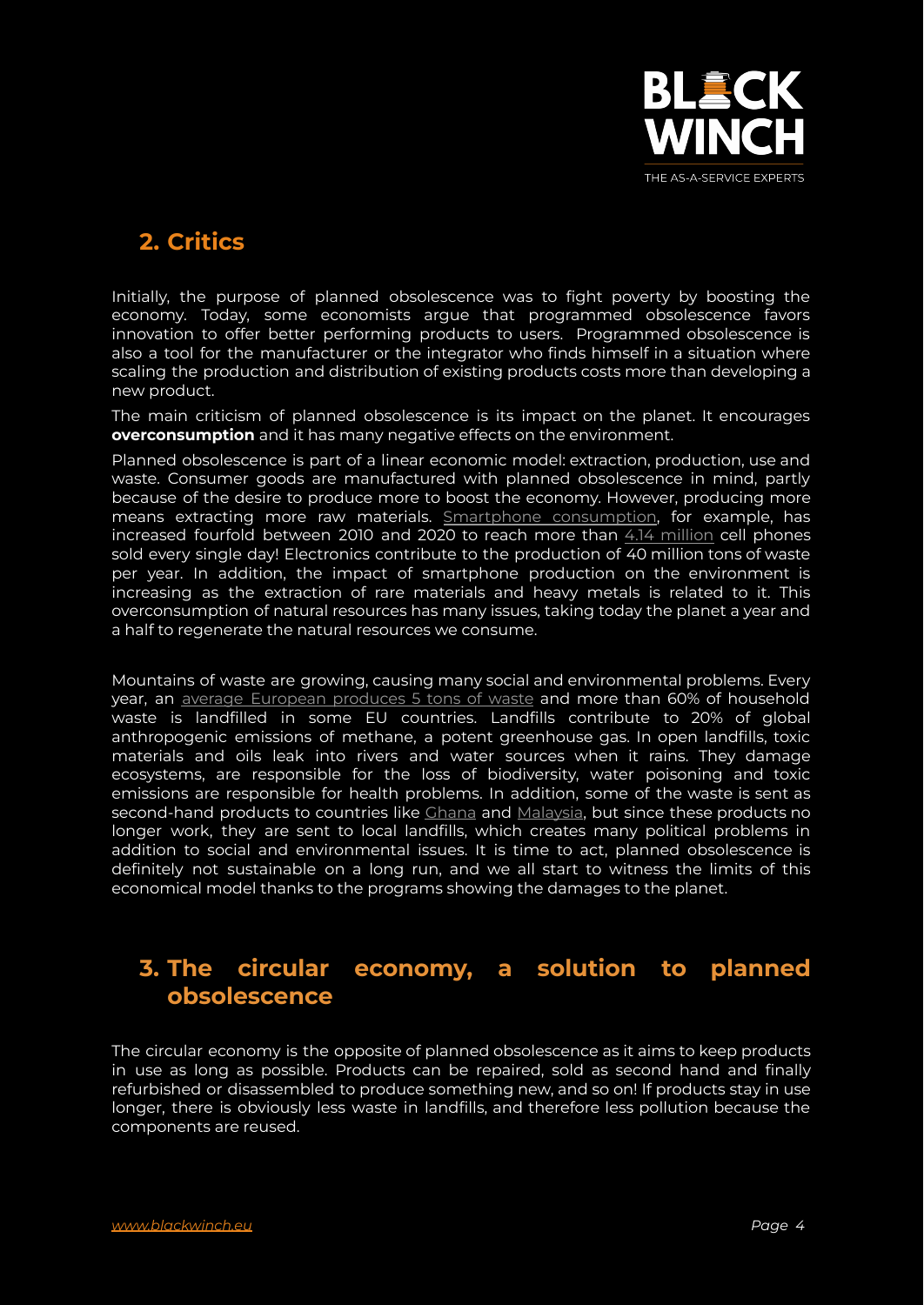



A growth in consumption also means a growth in energy consumption, non-renewable energy sources are still the main source of energy (coal, gas and oil). In a linear economic system, the manufacturer or integrator has to produce more products and therefore consume more energy and more raw materials. In a circular system, the materials come back to the manufacturer or integrator, meaning that they can save money and reduce their negative environmental impacts. For example, in a Mobility-As-A-Service model, the car manufacturer will retrieve all the valuable car parts and components at the end of the lifecycle of cars that have been shared by different users. In the circular economy, energy consumption is optimized so that there is no waste of energy nor raw materials for the manufacturer or integrator.

The circular economy addresses the interdependent effects that can occur when pursuing an activity, i.e.

the pollution and waste generated by the linear economic model and thus by planned obsolescence. The circular economy also offers the opportunity to have a more **transparent supply chain** upstream and downstream. The manufacturer or integrator that decides to include the circular economy in its business model, combined with the As-A-Service model, retains control over its products and the resources associated with them.

It mitigates the negative consequences of the linear business model including: climate change, competition for scarce resources, etc. The **value creation** achieved through the circular economy goes beyond the financial and environmental aspect, it also includes knowledge. When the manufacturer or integrator gets their product back, they can get important data to develop new technologies and promote innovation.

### **4. The As-A-Service model, a solution to planned obsolescence**

The As-A-Service business model has the benefit to keep the **ownership** of the products at the manufacturers or integrators. Therefore the ownership is centralised and not fragmented at the users. Since it requires rethinking several activities such as eco-design or customer service, some important aspects have to be taken in consideration when moving towards circular economy and As-A-Service combined.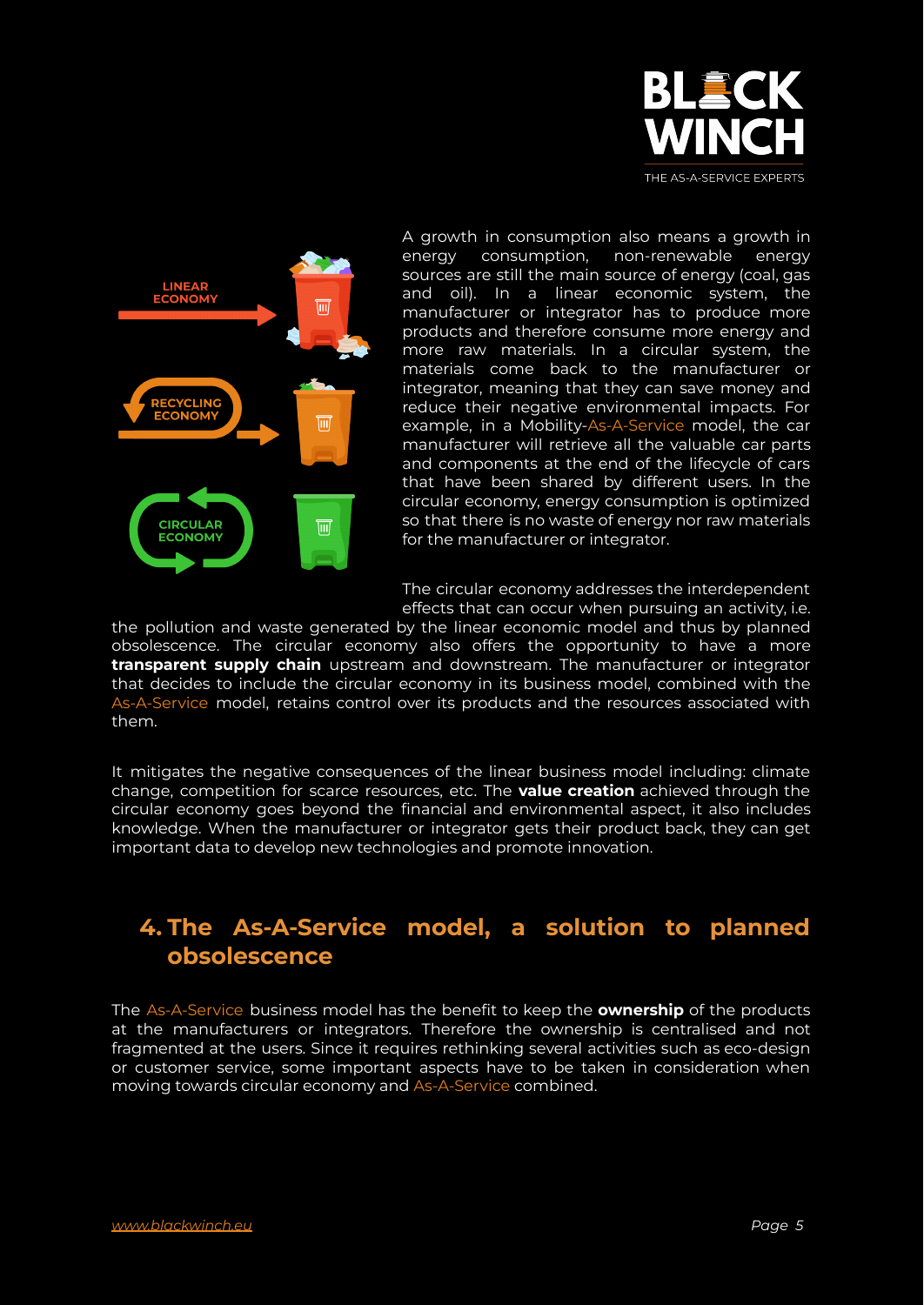

- The choice for durable materials that will withstand intensive use.
- The engineering of the products where durability and resilience are key words.
- The repairing and replacement solutions where components are easy to replace and the product can be disassembled.
- The backward compatibility: the production, distribution and after-sale processes can adapt to new technologies.
- The solution once the product cannot be reused as-is: repairing, refurbish, recycle.

Planned obsolescence creates waste, but this "waste" has value. Components and parts of discarded products can be reused or recycled if the product can no longer be used. The "As-A-Service" business model offers the manufacturer or integrator the opportunity to retain this value, thus avoiding financial loss. A new concept is created with the As-A-Service model: **planned permanence**. Parts and components recovered with the As-A-Service model are kept in service and do not end up in a landfill, so this model helps reduce the environmental impacts of end-of-life.

Black Winch supports organisations in turning a product-based business into an in-house subscription model and moving from transferring ownership to providing usership. With a personalized framework, the experts of Black Winch help to build or adapt an As-A-Service offer, find financial partners, train teams, and provide the financial engineering required to ensure the success of the project. It opens the door towards the circular economy and sustainable development. Black Winch is proud to be part of the **Ellen [Macarthur](https://ellenmacarthurfoundation.org/)** [Foundation](https://ellenmacarthurfoundation.org/) community.

Let's make planned obsolescence obsolete ! Contact info@blackwinch.eu